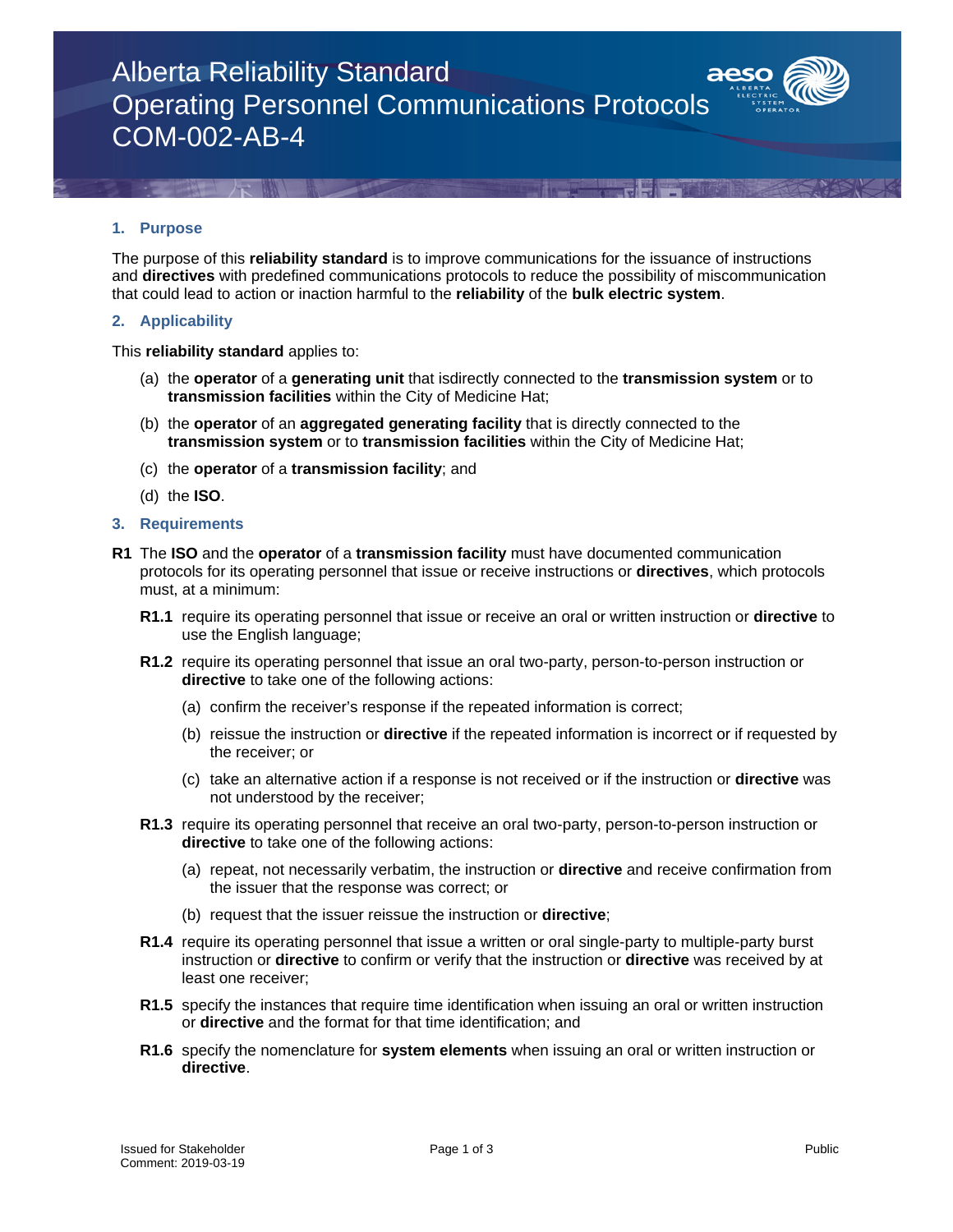# Alberta Reliability Standard Operating Personnel Communications Protocols COM-002-AB-4

- **R2** The **ISO** and the **operator** of a **transmission facility** must conduct initial training for each of its operating personnel responsible for the realtime operation of the **interconnected electric system** on the documented communications protocols developed in accordance with requirement R1 prior to that individual **operator** issuing or receiving an oral two-party, person-to-person instruction or **directive**.
- **R3** Each **operator** of a **generating unit**, and **operator** of an **aggregated generating facility** must, for each of its operating personnel who can receive an oral two-party, person-to-person instruction or **directive** prior to that individual **operator** receiving an oral two-party, person-to-person instruction or **directive**, conduct initial training to train them to either:
	- (a) repeat, not necessarily verbatim, the instruction or **directive** and receive confirmation from the issuer that the response was correct; or
	- (b) request that the issuer reissue the instruction or **directive**.
- **R4** The **ISO** and the **operator** of a **transmission facility** must at least once every 12 **months**:
	- **R4.1** assess adherence to the documented communication protocols in requirement R1 by its operating personnel that issue or receive instructions or **directives**, provide feedback to those operating personnel, and take corrective action, as deemed appropriate by the entity, to address deviations from the documented protocols; and
	- **R4.2** assess the effectiveness of its documented communications protocols in requirement R1 for its operating personnel that issue or receive instructions or **directives**, and modify its documented communication protocols, as necessary.
- **R5** The **ISO** and the **operato**r of a **transmission facility** that issues an oral two-party, person-to-person **directive** or instruction during an energy emergency alert, excluding written or oral single-party to multiple-party burst instructions or **directives**, must:
	- (a) confirm the receiver's response, if the repeated information is correct;
	- (b) reissue the instruction or **directive**, if the repeated information is incorrect or if requested by the receiver; or
	- (c) take an alternative action, if a response is not received or if the instruction or **directive** was not understood by the receiver.
- **R6** Each **operator** of a **generating unit**, **operator** of an **aggregated generating facility** and **operator**  of **transmission facility** that receives an oral two-party, person-to-person **directive** or instruction during an energy emergency alert,excluding written or oral single-party to multiple-party burst instructions or **directives**, must either:
	- (a) repeat, not necessarily verbatim, the instruction or directive and receive confirmation from the issuer that the response was correct, or
	- (b) request that the issuer reissue the instruction or **directive**.
- **R7** The **ISO** and the **operator** of a **transmission facility** that issues a written or oral single-party to multiple-party burst instruction or **directive** during an emergency must confirm or verify that the instruction or **directive** was received by at least one receiver.

### **4. Measures**

The following measures correspond to the requirements identified in section 3 of this **reliability standard**. For example, MR1 is the measure for requirement R1.